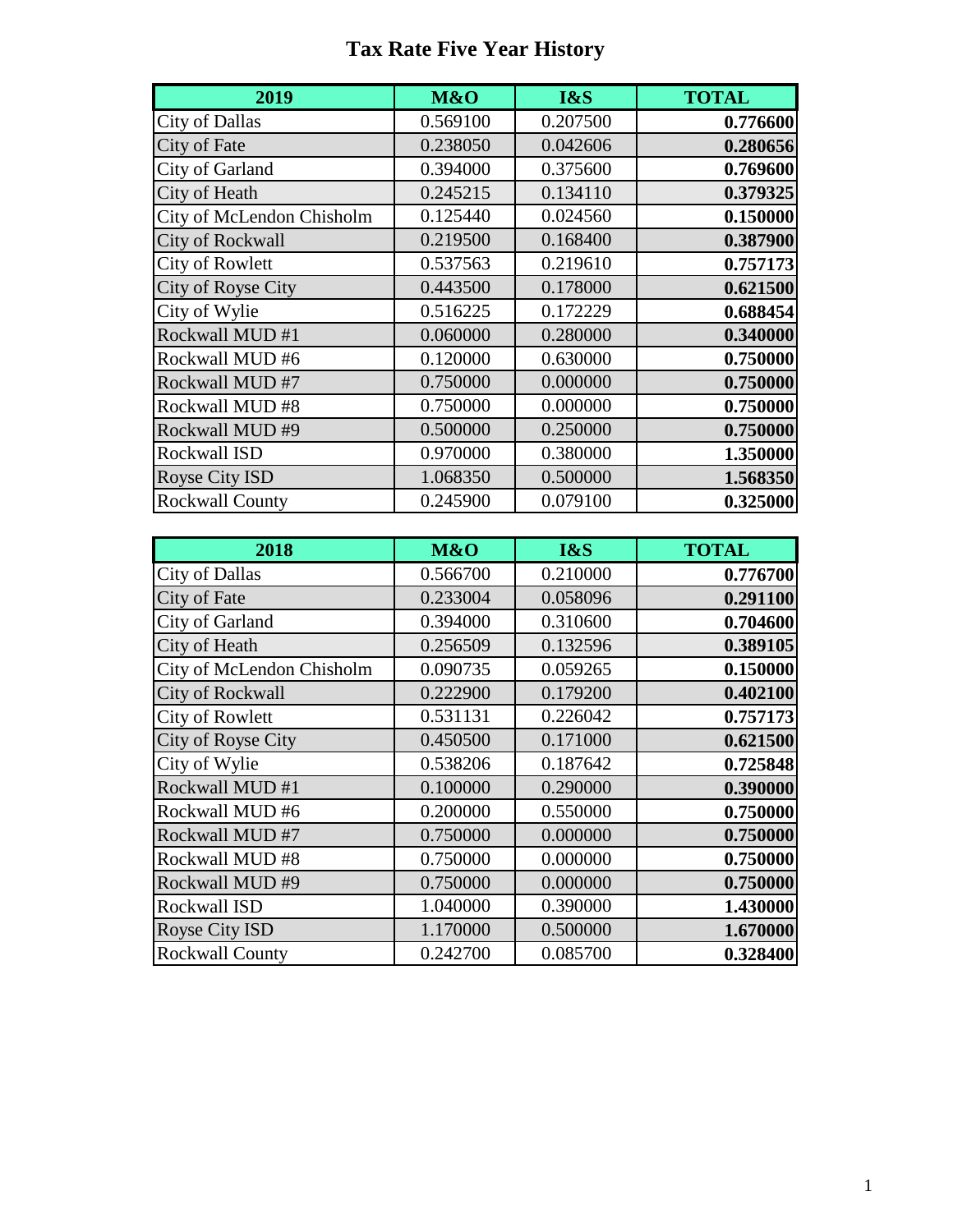## **Tax Rate Five Year History**

| 2017                      | M&O      | I&S      | <b>TOTAL</b> |
|---------------------------|----------|----------|--------------|
| <b>City of Dallas</b>     | 0.558000 | 0.222400 | 0.780400     |
| City of Fate              | 0.216870 | 0.074230 | 0.291100     |
| City of Garland           | 0.394000 | 0.310600 | 0.704600     |
| City of Heath             | 0.270086 | 0.147225 | 0.417311     |
| City of McLendon Chisholm | 0.088099 | 0.061901 | 0.150000     |
| <b>City of Rockwall</b>   | 0.245400 | 0.178200 | 0.423600     |
| <b>City of Rowlett</b>    | 0.551190 | 0.225983 | 0.777173     |
| City of Royse City        | 0.454000 | 0.167500 | 0.621500     |
| City of Wylie             | 0.580307 | 0.200693 | 0.781000     |
| Rockwall MUD #1           | 0.110000 | 0.340000 | 0.450000     |
| Rockwall MUD #6           | 0.420000 | 0.330000 | 0.750000     |
| Rockwall MUD #7           | 0.750000 | 0.000000 | 0.750000     |
| Rockwall MUD #8           | 0.750000 | 0.000000 | 0.750000     |
| Rockwall MUD #9           | 0.750000 | 0.000000 | 0.750000     |
| <b>Rockwall ISD</b>       | 1.040000 | 0.400000 | 1.440000     |
| <b>Royse City ISD</b>     | 1.170000 | 0.500000 | 1.670000     |
| <b>Rockwall County</b>    | 0.255870 | 0.093930 | 0.349800     |

| 2016                      | M&O      | I&S      | <b>TOTAL</b> |
|---------------------------|----------|----------|--------------|
| <b>City of Dallas</b>     | 0.560100 | 0.222400 | 0.782500     |
| City of Fate              | 0.227165 | 0.063935 | 0.291100     |
| City of Garland           | 0.394000 | 0.310600 | 0.704600     |
| City of Heath             | 0.270086 | 0.147225 | 0.417311     |
| City of McLendon Chisholm | 0.096122 | 0.055903 | 0.152025     |
| <b>City of Rockwall</b>   | 0.238600 | 0.215700 | 0.454300     |
| <b>City of Rowlett</b>    | 0.551169 | 0.236004 | 0.787173     |
| City of Royse City        | 0.460000 | 0.217100 | 0.677100     |
| City of Wylie             | 0.623399 | 0.225501 | 0.848900     |
| Rockwall MUD #1           | 0.170000 | 0.330000 | 0.500000     |
| Rockwall MUD #6           | 0.750000 | 0.000000 | 0.750000     |
| Rockwall MUD #7           | 0.750000 | 0.000000 | 0.750000     |
| Rockwall MUD #8           | 0.750000 | 0.000000 | 0.750000     |
| Rockwall MUD #9           | 0.750000 | 0.000000 | 0.750000     |
| Rockwall ISD              | 1.040000 | 0.425000 | 1.465000     |
| Royse City ISD            | 1.170000 | 0.500000 | 1.670000     |
| <b>Rockwall County</b>    | 0.271300 | 0.104600 | 0.375900     |